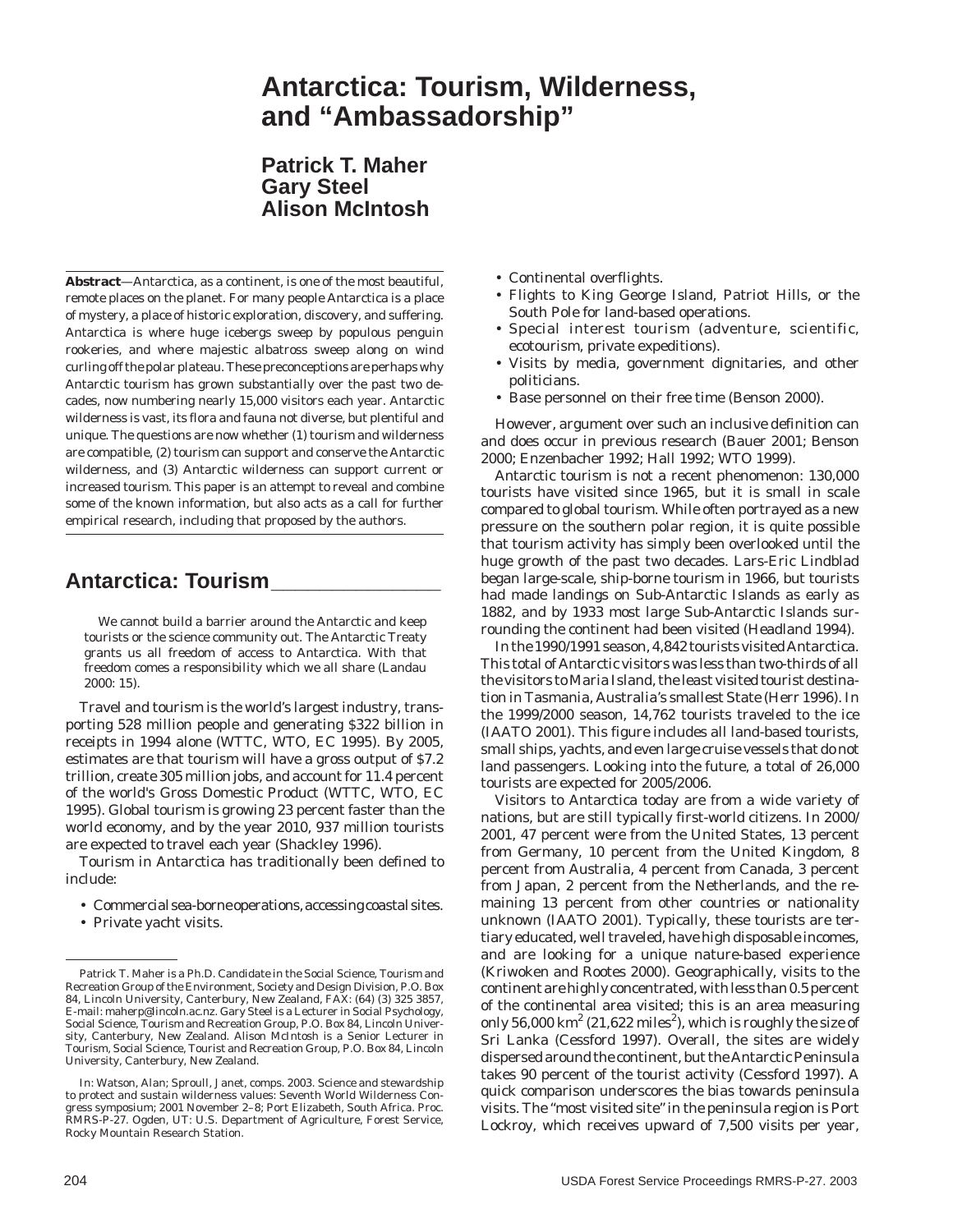while the most visited site in the Ross Sea region is Terra Nova Bay, which is currently seen by approximately 800 tourists per year (IAATO 2001).

Governance of Antarctica falls under the Antarctic Treaty System (ATS). Regulation of tourism has fallen to the ATS because the relatively minor levels of tourism activity and numbers in Antarctica make it uninteresting to large tourism organizations and regulatory bodies; in turn, the ATS simply sees tourists as "other visitors" (Herr 1996). In 1961, the ATS was a group of 12 signatory nations, but today consists of 43 nations representing two-thirds of the world's population. Although the ATS has treated tourism in Antarctica as a minor inconvenience, if Antarctica is now in the "tourism period," as White (1994) has speculated, the ATS may have no choice but to face tourism issues head-on. This creates an interesting dilemma: Should tourist activity be managed, exploited, or completely shut out?

One of the original signatories, New Zealand, is a staunch supporter of a pristine and conserved Antarctica (Dingwall 1992), although it allows tourist cruises to depart from its ports. Another original signatory, Chile, has pushed hard to exploit the destination for its economic means (Pinochet de la Barra 1992). For political compromise and international relations, there is an increasing need for agreement on tourism issues. As Mickleburgh (1988) states, "If we cannot succeed in Antarctica we have little chance of succeeding elsewhere," and, as suggested by Landau (2000) above, responsibility regarding access to Antarctica must be shared.

Antarctic tourism can be meaningfully divided into the categories of ship-borne, land-based, and airborne tourism (Hall and Johnston 1995). These will be discussed immediately below.

#### **Ship-Borne Tourism**

In 1970, Lars-Eric Lindblad built the *Lindblad Explorer*, the first polar vessel constructed specifically for tourist purposes (Benson 2000). Having gone through various name and ownership changes, the *M/S Explorer* still remains a leader in Antarctic tourism (Headland 1994). Two other important vessels in Antarctic tourism history are the *Bahia Paraiso* and the *Kapitan Khlebnikov*. The *Bahia Paraiso* was an Argentine naval resupply vessel that additionally carried tourists between Ushuaia and King George Island in the South Shetland Islands chain, and the *Kapitan Khlebnikov* was the first vessel to circumnavigate Antarctica after 2 months at sea (Splettstoesser and others 1997).

On January 28, 1989, the *Bahia Paraiso* became grounded in Arthur Harbor near the U.S. Palmer Station, was then abandoned, and eventually sunk (Headland 1994). The logistics of rescue and tourist management during this incident led to a closer examination of Antarctic tourism and, in turn, likely spurred the formation of IAATO in 1991 (Splettstoesser 1999).

The *Kapitan Khlebnikov*, affectionately referred to as the "*KK,*" continues to carry passengers to the ice to this day. The *KK* is an ex-Russian research vessel, and some growth of tourism in Antarctica in the early 1990s can be attributed to the commercial availability of such Russian ice-strengthened research vessels and icebreakers after their conversion to tourism use (Cessford 1997). Given the interest shown by tourists on these cruise vessels, it is likely that circumnavigation of the continent or at least partial circumnavigation will increase in popularity. Such cruises allow visitors to see both the historic sites of the Ross Sea Region and the wildlife of the Antarctic Peninsula (Mason and Legg 1999).

With closer proximity and less time crossing the Southern Ocean, ship-borne tours to the Antarctic Peninsula are much cheaper and friendlier, in terms of comfort, than those from New Zealand or Australia to the Ross Sea Region (Hall and Wouters 1995). The ease of transport, distance, and a milder marine climate have led scientists to refer to the peninsula as the "Banana Belt" (Campbell 1993), and with the buildup of tourism, the peninsula has also been dubbed the "Antarctic Riviera" (Hart 1988). From Ushuaia, the Antarctic Peninsula can be reached in as little as 48 hours, whereas from New Zealand and Australia to the Ross Sea Region, the voyage may take as long as 10 days (Suter 1991).

Also possible in the peninsular region are private yacht tours, with 237 tourists electing to take up this option in the 1999/2000 season (IAATO 2001). Yacht tours create a difficult situation for IAATO and the ATS because their numbers are increasing and the activity of yachts is much more difficult to regulate and monitor (Splettstoesser 1999). Yacht tours will remain popular in Antarctica because of price and flexible schedules, but to many ATS signatories such tours are much more of an environmental threat than any other type of tourism (Splettstoesser 1999).

#### **Land-Based Tourism**

The building of a 1,300-m (4,265-ft) hard runway at the Chilean Tiente Rodolfo Marsh Station, on King George Island in 1979/1980, signaled the ability for land-based and airborne tourism to be able to operate in the Antarctic (Benson 2000). On January 8, 1982, a group of 40 tourists flew to Marsh Station to stay prior to boarding a cruise (IAATO 2001; Swithinbank 1992). From 1982 to 1992, Chile operated the "Hotel Estrella Polar," a converted 80-bed, military barracks at Marsh Station, which served as a rest spot for tourists between cruise ships and tourists' flights to King George Island (Headland 1994). Both the Chilean military and commercial operators offered flights in to the "hotel," and from there excursions to nearby attractions were conducted. Following the cessation of Chile's polar hotel operations, Argentina began flying tourists to its base on Seymour Island, but today all such accommodations have reverted back to official use. The claim of sovereignty to the Antarctic Peninsula by Chile and Argentina have often led to bolstered tourism or population efforts by these two nations (Hall and Johnston 1995).

In 1989, the Australian House of Representatives Standing Committee on Environment, Recreation and the Arts (HRSCERA) heard a unique land-based tourism proposal. "Project Oasis" was submitted by Helmut Rohde and Partners and was a detailed plan to operate a facility near Davis Station in the Vestfold Hills (HRSCERA 1989). The project was to contain an airport, visitor education and research centers, accommodation, hospital, search and rescue capabilities, and ATS administration facilities (HRSCERA 1989). Estimates indicated that up to 16,000 people per year could use the facilities, with 2 flights per week to and from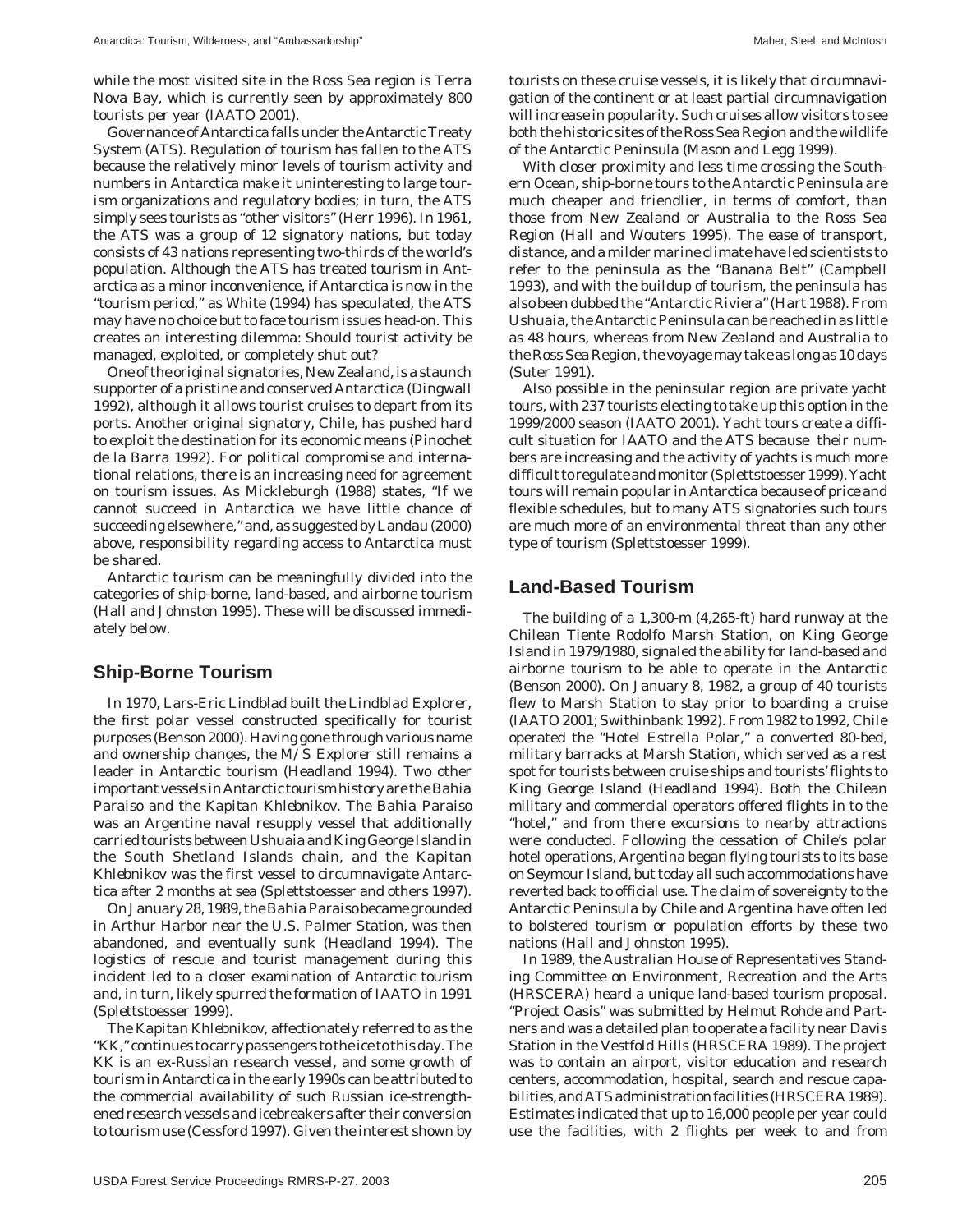Australia. The maximum number of people projected to be onsite at any time would be 588 (344 tourists, 70 researchers, and 174 staff) (HRSCERA 1989). "Project Oasis" never proceeded past the proposal stage, but it gave an interesting, and to some, alarming insight into the possibilities and implications of future land-based tourism in Antarctica.

Today, land-based tourism in Antarctica centers around one particular company, Adventure Network International (ANI). ANI operates a tented summer camp at Patriot Hills in the Ellsworth Mountains, which can accommodate 50 people and takes advantage of a natural, blue ice runway to land large Hercules aircraft (Benson 2000). From Patriot Hills, ANI operates a service, via Twin Otter and Cessna, to Vinson Massif, the South Pole, and numerous glaciers and Emperor Penguin colonies (Benson 2000; Kriwoken and Rootes 2000). Polar Logistics, the logistical arm of ANI, also operates flights from Cape Town, South Africa, to a blue ice runway at Holtfjella (Blue Ice I) located 200 km (124 miles) inland of the Russian Novolazarevskaya base in Dronning (Queen) Maud Land (Benson 2000; Kriwoken and Rootes 2000). In 1997/1998, ANI carried 131 passengers to Antarctica with eight Hercules flights being made between Punta Arenas and Patriot Hills (Swithinbank 1998). Two years later, 1999/2000, ANI only carried 139 of the total 14,762 tourists to Antarctica, and estimates for the 2000/2001 rises to just 200 tourists (IAATO 2001).

#### **Airborne Tourism**

Ship-borne and land-based tourism may include elements of airborne tourism. Air travel from ships is limited to those vessels equipped with helicopters such as the *KK*, with these helicopters being used to increase the range of sites available for tourism (Cessford 1997). ANI's airborne tourism is primarily a means of transporting visitors and goods rather than offering sightseeing as found on overflights (Benson 2000).

This category of tourist travel currently consists primarily of continental overflights from Australia, and in the past from New Zealand and Chile. Overflights began in 1956 with LAN Chile flying over the South Shetland Islands (Stonehouse and Crosbie 1995). In 1957, a rare landing was made by a commercial flight at McMurdo Station. No regular flights were made over Antarctica until February 1977, when both Qantas and Air New Zealand began operations (Kriwoken and Rootes 2000; Swithinbank 1992). Both companies flew extensively through 1979, with a total of 16 flights in 1977/1978, 17 in 1978/1979, and 7 in 1979/1980, for a total of 11,145 passengers and 43 flights (Reich 1980). The journey involved in these overflights was 11 hours in duration from New Zealand or Australia; the actual overflight of the continent lasted a total of 90 minutes (Reich 1980). Overflights ceased dramatically on November 28, 1979, when Air New Zealand DC-10 flight TE901 crashed into Mt. Erebus on Ross Island, killing all 257 passengers and crew aboard (MacFarlane 1991).

Resuming in 1994/1995, overflights are now being organized by Croydon Travel in Victoria, Australia, and departing aboard Qantas Boeing 747s from Melbourne, Sydney, or Adelaide. Such flights fly for 11 to 12 hours at a minimum altitude of 3,050 m (10,000 ft) above sea level, or 610 m (2,000 ft) above the highest ground within 185 km (115 miles) of the aircraft's position (AAD 1997; Benson 2000). As well, aircraft must run their engines at one-third full power in order to reduce noise and pollution (AAD 1997). In the first five seasons since resuming operations, it has been estimated that over 13,000 passengers have taken part. From 1996 to1998, over 10,000 passengers flew over the continent from Australia (IAATO 2001). Beginning in 1998/1999, the Chilean airline, Avant, offered overflights of the peninsula region, and carried approximately 1,000 passengers in its maiden season.

### **Antarctica: Wilderness \_\_\_\_\_\_\_\_\_\_\_**

Antarctica, as a wilderness area, covers 50 million  $km^2$  $(19.3 \text{ million miles}^2)$ , including the surrounding Southern Ocean (Kriwoken and Keage 1989). The continent alone is 14 million km<sup>2</sup> (5.4 million miles<sup>2</sup>), which is roughly the size of the United States and Mexico combined (Cessford 1997). Of the entire continent, 98 percent is covered with ice that is an average of 2 km (1.2 miles) thick (Rubin 1996). With Antarctica's ice sheet holding 90 percent of the world's fresh water supply, not only is it majestic in size and beauty, but also extremely important with respect to the global environment (Kriwoken and Rootes 2000). Antarctica has a harsh climate, exemplified by the fact that the minimum temperature ever recorded (–89.6  $°C$ , or –129.28 °F) occurred at Russia's Vostok Station (Rubin 1996). In addition to the harsh physical climate, Antarctica is notable for its unusual ecology. Consider these facts:

- From diatom (a one-celled organism), to the largest of all animals (the Blue Whale), there is only one step in the food chain.
- If one leaf of one Amazonian Palm was counted for mosses, fungi, lichens, mites, and insects, there would be more species on it than are found on the entire Antarctic Continent (Campbell 1993).

What the Antarctic ecosystem lacks in terms of diversity, it makes up for in numbers. Chester (1993), quoting the Scientific Committee on Antarctic Research (SCAR), states there are the following populations in Antarctica:

- 1 million pairs of breeding king penguins
- 2.5 million pairs of Adelie penguins
- 7.5 million pairs of chinstrap penguins
- 3.7 million pairs of rockhopper penguins (mainly in the Sub-Antarctic)
- 315,000 pairs of gentoo penguins
- 12 million pairs of macaroni penguins
- 200,000 pairs of emperor penguins
- Between 250,000 and 800,00 Weddell seals
- 200,000 Ross Seals
- 30 to 70 million crabeater seals
- 400,000 leopard seals
- 600,000 southern elephant seals
- 2 million Antarctic fur seals

These numbers do not even consider the numerous populations of whales, albatross, petrels, krill, or even mosses and grasses found in the Antarctic. In addition, Antarctica is a weather factory of winds and ocean currents, which through many series of events may have driven speciation even in the distant tropics (Campbell 1993).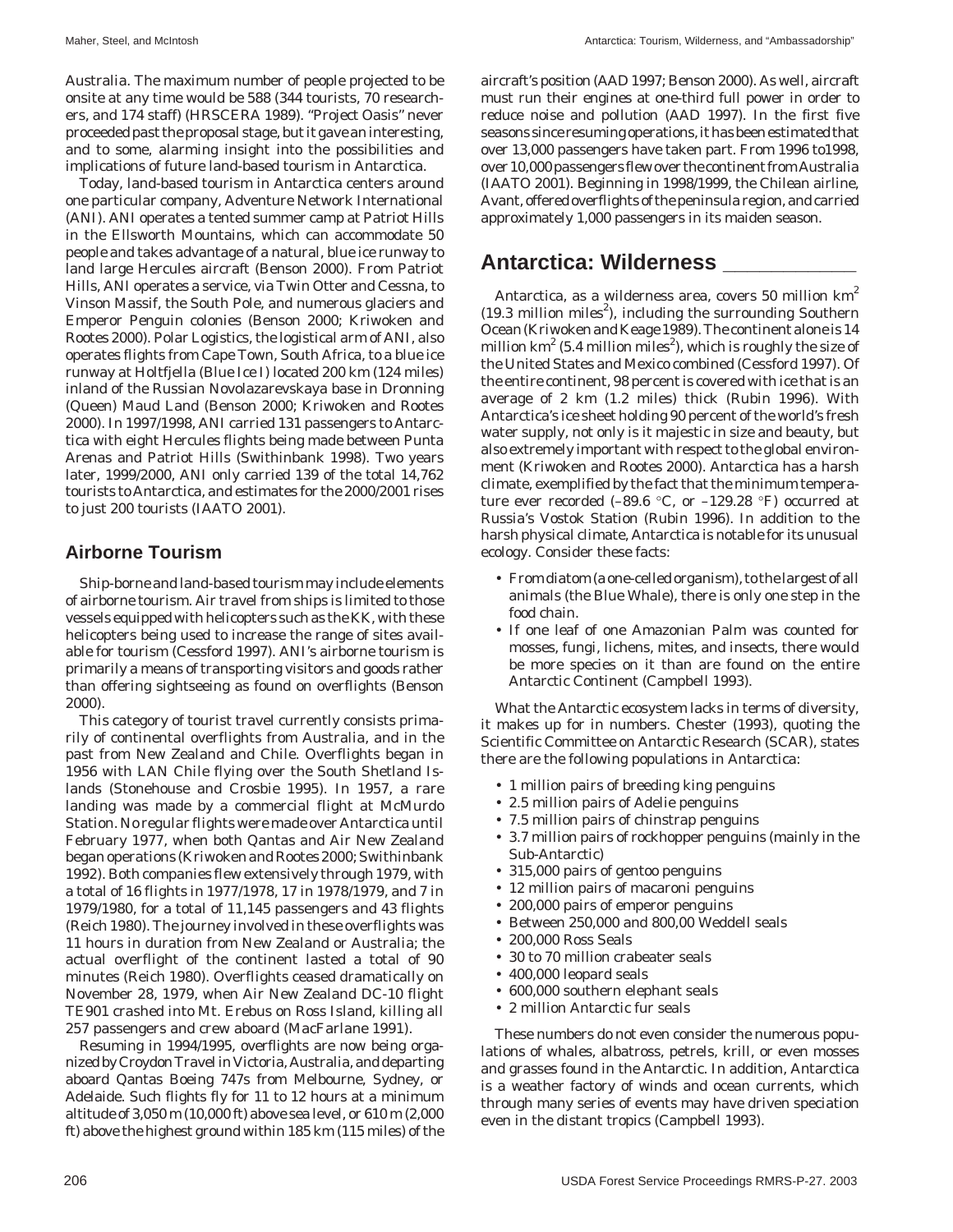Politically and managerially, wilderness in Antarctica is unique among other continents. Antarctica is a neutral territory with no military presence other than that used to support scientific research (Mason and Legg 1999). Although claims of national sovereignty have been made, these have been held in abeyance for several decades, and Antarctica is currently under the international regime of the ATS. The ATS governs Antarctica above all national claims, laws, and conflicts, creating a unique wilderness management situation. As described by Davis (1992: 39), the Antarctic Treaty is today "one of the most successful international regimes of our time." In terms of management for the Antarctic wilderness, there are several specific international agreements, aside from the ATS, which cover additional avenues of concern for Antarctica.

The ATS was established by the United Nations, following the International Geophysical Year (IGY 1957–1958). Set up to allow for free scientific discovery, the ATS now indirectly encompasses much more, including tourism legislation and environmental protection. The Antarctic Treaty System provides legal status to all land and resources of the entire Antarctic continent (Hall and Johnston 1995). As a management regime, the ATS allows Antarctica to be recognized as a shared resource for all humankind to promote peaceful and scientific purposes (Rubin 1996).

In 1964, the ATS adopted the first major Antarctic conservation regime, the Agreed Measures for Conservation of Antarctic Flora and Fauna. Under this regime, two types of special conservation areas were considered: Specially Protected Areas (SPAs) and Sites of Special Scientific Interest (SSSIs). Specially Protected Areas preserve both unique and representative examples of the natural ecological systems of areas, which are of outstanding scientific interest. Sites of Special Scientific Interest protect any kind of scientific investigation or set aside undisturbed reference areas for the needs of a particular science. These sites can only be designated where there is a demonstrable risk of harmful interference. These designations are relatively small in size and number, with little management planning and effective implementation (Lucas 1995). Thus, successive additional designations and governance of Antarctic wilderness has been and is necessary.

The Protocol on Environmental Protection (Madrid Protocol) is an agreement by ATS nations that deals with the specifics of environmental management, and promotes Antarctica as a scientific vessel for global understanding. The Protocol sets regulations regarding activities, duration, impact, protection, and adverse effects and change for a number of areas. Essentially, it enhances environmental standards set out in the ATS. Originally drawn up in 1991, the agreement was not ratified by all Antarctic Treaty Consultative Parties, until Russia signed in 1997 and Japan in 1998.

Annex V of the Madrid Protocol sets out the types of values to be considered when deciding whether an area warrants special protection. It also describes the process for preparing and submitting a draft management plan through the Committee for Environment Protection (CEP) to the Antarctic Treaty Consultative Meetings. Annex V is expected to come into force by 2002, and thus areas in Antarctica will fall

under a new system of protected areas, designated ASPA and ASMA.

Antarctic Specially Protected Areas (ASPAs) are intended to protect:

- Areas to be kept free of human impact for comparative purposes
- Representative examples of major ecosystems
- Places with important or unusual animal or plant communities
- Type localities or only known habitats of species
- Places of value for scientific research
- Places with outstanding landform attributes
- Areas of outstanding aesthetic and wilderness value
- Places of historic value

Specially Protected Areas and Sites of Special Scientific Interest will be combined as Antarctic Specially Protected Areas (ASPAs).

Antarctic Specially Managed Areas (ASMAs) provide a framework for managing activities so as to improve coordination of different activities and minimize environmental impacts. They may include areas where activities pose risks of mutual interference or cumulative environmental impacts. They may also include places of historical significance. Antarctic Specially Managed Area status is available under Annex V to assist in the coordination of activities and the minimization of environmental impacts for areas of greater activity, or areas where more than one operator is active.

Before the Protocol, international concern about fishing rights and catch sizes led to the 1980 Convention for the Conservation of Antarctic Marine Living Resources (CCAMLR), while possible mineral exploitation led to the 1988 Convention to Regulate Antarctic Mineral Resource Activities (CRAMRA) (Benson 2000). The idea of a Worldpark became a significant Antarctic conservation issue between 1981 and 1984 at successive IUCN meetings with Nongovernmental Organization (NGO) support (Lucas 1995). The Worldpark designation would have provided overriding protection of Antarctica, although its failure likely sparked some of the debate that led to the Madrid Protocol.

Many nations who have signatory status in the ATS also have specific domestic laws to regulate their citizen's activities in Antarctica. Regulations in the United States, for example, include aspects of environmental protection, but focuse more on issues such as theft, land purchase, and general conservation regulation.

Research in Antarctica has regulatory bodies such as SCAR and the Council of Managers of National Antarctic Programs (COMNAP), while the tourism industry is selfregulated, mainly through the auspices of IAATO. These regulatory bodies generally cooperate to issue guidelines, such as those for tourist behavior jointly agreed upon by IAATO and the ATS, as well as guidelines for the implementation of a framework for Antarctic Protected Areas (COMNAP and the ATS). While there is cooperation, there is also occasional conflict that leads to difficulties in enforcement. These conflicts emphasize the impression that international agreements or regulations regarding Antarctica lack "teeth."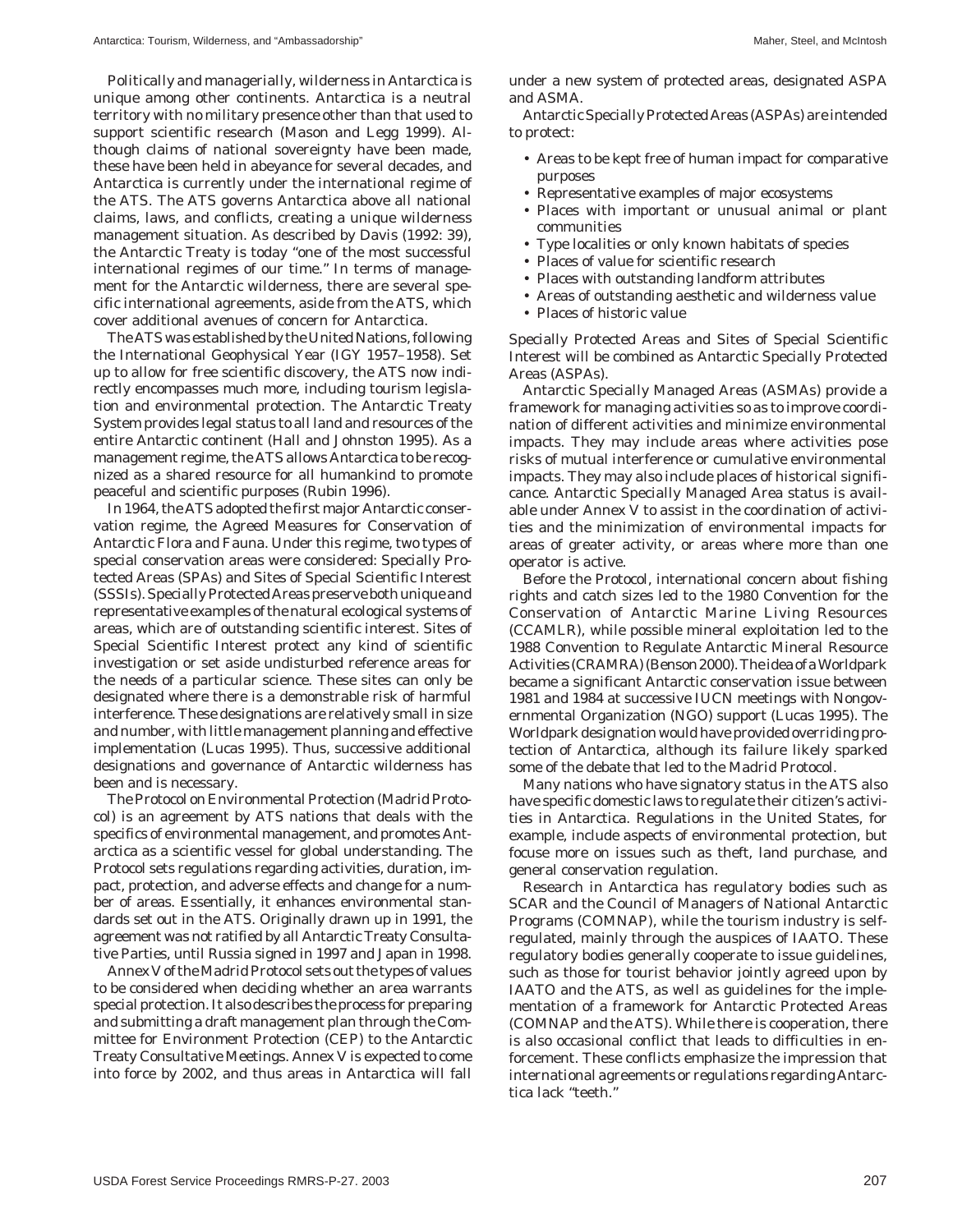## **Antarctica: "Ambassadorship" \_\_\_\_**

The mighty sea and monstrous icebergs are playing their giant's games under the grey and lowering sky, caressing or fighting, and in the midst of these marvelous manifestations of nature, which are not made for man, we feel that we are merely tolerated, although a kind of intimacy may be created between us and our magnificent hosts (Charcot 1978: 289).

Tourists enjoy an Antarctic experience with views and awe much like Charcot's, but what values do they then place on the continent? Is a bond formed between the tourist and the continent similar to the tolerance and intimacy Charcot expresses? With no scientific results from tourist visits, what possible benefits do they have for the ice? Unfortunately, very little rigorous research has been aimed at answering these questions. Tourism may help to preserve the character of Antarctic wilderness (Suter 1991), but tourists may also simply leave their mark on the environment and never think of it again (Campbell 1993).

"Ambassadorship" is a difficult term to define. It can quite easily be synonymous with advocacy, stewardship, and the like. Quite often, and in other geographic settings, it is used interchangeably with these terms, but in the Antarctic context, "ambassadorship" appears to be the term of choice. As stated by the Honorable Mark Burton (2000: 6), "ambassadorship" is the process of advocating the "preservation of the continent [by] those who have been to the 'ICE' and so have a first hand experience of the values [being sought] to protect."

With no empirical research on the specific definition and actions associated with "ambassadorship," it is necessary to try to synthesize other theories and ideologies from a number of disciplines. "Ambassadorship" appears in the literature and studies of many Antarctic writers and tour operators (Heritage Expeditions 1997; Kershaw 1998; Suter 1991; Thomas 1994). Tourist operations draw a connection between visiting the continent and subsequent "ambassadorship." Heritage Expeditions (1997: 7), for example, suggests that tourism creates

"ambassadors" by raising awareness…through sharing with them the unique natural history of Antarctica and the Sub-Antarctic, allowing Expedition members to visit historic sites and discussing with them the conservation issues confronting the Antarctic Continent.

Yet this may or may not be the case. Research simply has not been conducted that would support or disconfirm this view.

To date, research on "ambassadorship" in Antarctica focuses on IAATO and what the tour operators' association is doing to conserve and protect the Antarctic wilderness (Splettstoesser 2000). IAATO works hard to create conservation-focused guidelines and to educate the tourist public. Individual tourists and their "ambassadorship" are only briefly examined by Marsh (1991, 2000) and Bauer (2001). There is little doubt that people (operators, national programs, tourists) want to keep Antarctica pristine, but combining the commercial nature of tourism and the wilderness values being sought to protect is difficult. With little to no research findings available, the debate over tourism and its justification and place in Antarctica goes around in circles. Science accuses tourism of disturbing the wilderness and

vice versa, everything is focused on the negative impacts, but what of the positive, the benefits and theoretically the "ambassadorship"?

In conservation, benefits, and sociological literature, research has been done on similar or synonymous ideas, but are the results adequate to explain "ambassadorship"? Worldwide and polar case studies indicate that a conservation benefit may accrue to parks or protected areas via tourism (Boo 1990; Marsh 2000; WTO 1999). Boo (1990) explains that tourists become emotionally attached to an area and will thus contribute funds to protect it or improve its conservation status. Cessford (1995) generated research findings that suggest that among tourists visiting the remote islands of Little Barrier and Tiritiri Matangi, there is conservation benefit. Cessford (1995) indicates that insight into a particular ideal or having a particular experience does, in fact, aid in learning about conservation, change visitor opinion, and create a commitment to conservation. Marsh (1991) has shown initial research findings in this area regarding Antarctic tourists, but his sample was relatively small and mainly consisted of a single nationality. In addition to Cessford's (1995) study, the work of Cessford and Dingwall (1996) suggests that satisfaction and positive experience create a personal value shift. Boo (1990) concludes that for conservation management to succeed, tourism must be a tool to educate, thus creating real benefits for a geographical location. Findings from general benefits research (Anderson and others 2000; Bruns and others 1994; Driver and Bruns 1999; Kelly and Brown 1981; Manning 1999) support the above studies.

In popular literature (Rowe 1990; Searle 2000), the idea that wilderness holds value for people, and that peoples' values are affected by experiencing wilderness, is common. Research studies into the connection between outdoor recreation and environmental attitudes has been done (Dunlap and Heffernan 1975; Theodori and others 1998; Van Liere and Noe 1981), but with little concrete results transferable to an Antarctic context.

## **Conclusions\_\_\_\_\_\_\_\_\_\_\_\_\_\_\_\_\_\_\_\_**

The authors of this paper propose research aimed at understanding "ambassadorship" as a cycle, inclusive of tourist's anticipation, onsite experience and behavior, and benefits realized through recollection. Such research would relate to the tourist's travel process and answer the following vital research questions:

- What are the Antarctic tourist's expectations prior to visiting Antarctica?
- What is the tourist's pre-existing world view regarding the environment and conservation?
- What is the tourist's experience while in Antarctica?
- How does the tourist behave in Antarctica?
- What is the tourist's world view following a visit to Antarctica?
- What are the perceived benefits the tourist has following their visit to Antarctica?
- Do these perceived benefits extend beyond the individual (in other words, conservation benefits)?
- Are the perceived benefits put into action?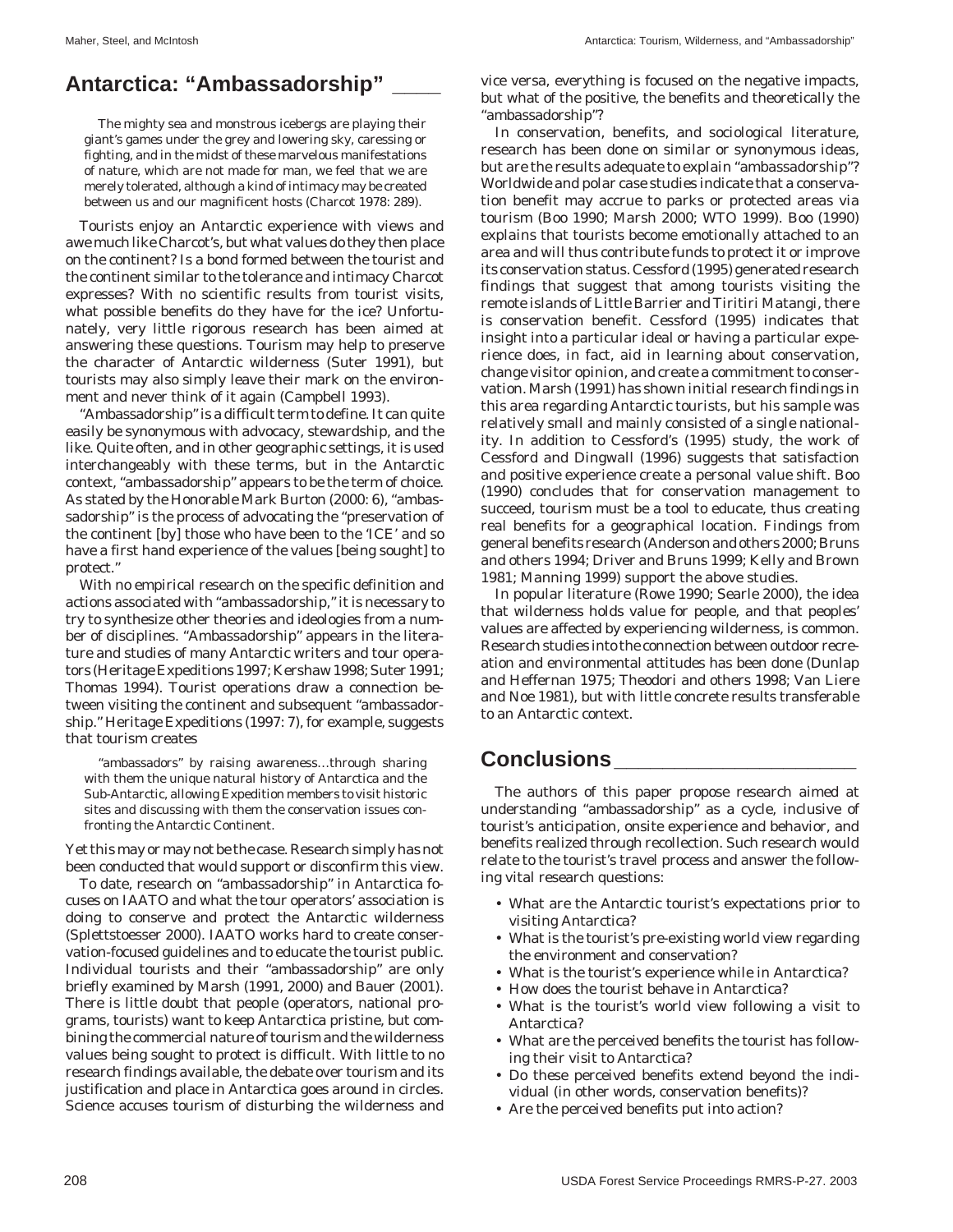### **References \_\_\_\_\_\_\_\_\_\_\_\_\_\_\_\_\_\_\_\_\_**

- Anderson, D. H.; Nickerson, R.; Stein, T. V.; Lee, M. E. 2000. Planning to provide community and visitor benefits from public lands. In: Gartner, W. C.; Lime D. W. eds. Trends in outdoor recreation, leisure and tourism. New York: CABI Publishing. 480 p.
- Australian Antarctic Division (AAD). 1997. Australia's Antarctic program beyond 2000: a framework for the future. Hobart: Commonwealth of Australia. 62 p.
- Bauer, T. G. 2001. Tourism in the Antarctic: opportunities, constraints and future prospects. New York: The Haworth Hospitality Press. 275 p.
- Benson, J. 2000. Tourism in Antarctica: a unique undertaking in development and international environmental management. Pacific Tourism Review. 4(1): 7–18.
- Boo, E. 1990. Ecotourism: the potentials and pitfalls. Volume 1. Washington, DC: World Wildlife Fund (WWF). 85 p.
- Bruns, D.; Driver, B. L.; Lee, M. E.; Anderson, D.; Brown, P. J. 1994. Pilot test for implementing benefits-based management. Paper presented at: The fifth international symposium on society and resource management; 1994 June 8; Fort Collins, CO: Colorado State University. 32 p.
- Burton, M. 2000. Minister of tourism—official opening address. In: Antarctica New Zealand, eds. Proceedings of the Antarctic tourism workshop. Christchurch, NZ: Antarctica New Zealand: 6–7.
- Campbell, D. G. 1993. The crystal desert: summers in Antarctica. London: Minerva. 308 p.
- Cessford, G. R. 1995. Conservation benefits of public visits to protected islands. Science and Research Series #95. Wellington, NZ: Department of Conservation. 62 p.
- Cessford, G. R. 1997. Antarctic tourism: a frontier for wilderness management. International Journal of Wilderness. 3(3): 7–11.
- Cessford, G. R.; Dingwall, P. R. 1996. Tourist visitors and their experiences at New Zealand Sub-Antarctic islands. Science and Research Series # 96. Wellington, NZ: Department of Conservation. 68 p.
- Charcot, J. B. A. E. 1978. (Reprint of 1911 translation) Voyage of the *Pourquoi-pas*? London: Hurst. 315 p.
- Chester, S. R. 1993. Antarctic birds and seals. San Mateo, CA: Wandering Albatross. 80 p.
- Davis, B. W. 1992. Antarctica as a global protected area: perceptions and reality. Australian Geographer. 23(1): 39–43.
- Dingwall, P. R. 1992. Establishing a conservation basis for management of Antarctic tourism. In: Kempf, C.; Girard, L., eds. Tourism in polar areas: proceedings of the first international symposium; 1992 April 21–23. Colmar, France: IUCN and Ministry of Tourism France.
- Driver, B. L.; Bruns, D. H. 1999. Concepts and uses of the benefits approach to leisure. In: Jackson, E. L.; Burton, T. L., eds. Leisure studies: prospects for the 21<sup>st</sup> century. State College, PA: Venture Publishing: 349–369.
- Dunlap, R. E.; Heffernan, R. B. 1975. Outdoor recreation and environmental concern: an empirical examination. Rural Sociology. 40(1): 18–30.
- Enzenbacher, D. 1992. Tourism in Antarctica: an overview. In: Kempf, C.; Girard, L., eds. Tourism in polar areas: proceedings of the first international symposium; 1992 April 21–23. Colmar, France: IUCN and Ministry of Tourism France.
- Hall, C. M. 1992. Tourism in Antarctica: activities, impacts and management. Journal of Travel Research. 30(4): 2–9.
- Hall, C. M.; Johnston, M. E., eds. 1995. Polar tourism: tourism in the Arctic and Antarctic regions. Chichester, UK: John Wiley & Sons. 346 p.
- Hall, C. M.; Wouters, M. 1995. Issues in Antarctic tourism. In: Hall, C. M.; Johnston, M. E. Polar tourism: tourism in the Arctic and Antarctic regions. Chichester, UK: John Wiley & Sons.
- Hart, P. D. 1988. The growth of Antarctic tourism. Oceanus. 31(2): 93–100.
- Headland, R. K. 1994. Historical development of Antarctic tourism. Annals of Tourism Research. 21(2): 269–180.
- Heritage Expeditions Ltd. 1997. Initial environmental evaluation for the Antarctic cruise program 1997/1998 of polar research vessel Akademik Shokalskiy. Christchurch, NZ: Heritage Expeditions Ltd. 29 p.
- Herr, R. A. 1996. The regulation of Antarctic tourism: a study in regime effectiveness. In: Stokke, O. S.; Vidas, D., eds. Governing the Antarctic: the effectiveness and legitimacy of the Antarctic Treaty System. Cambridge, UK: Cambridge University Press: 203–223.
- House of Representatives Standing Committee on Environment, Recreation and the Arts (HRSCERA). 1989. Tourism in Antarctica. Canberra, Australia: Australian Government Publishing. 55 p.
- International Association of Antarctica Tour Operators (IAATO). 2001. [Online]. Available: URL: www.iaato.org
- Kelly, J. R.; Brown, P. J. 1981. Social benefits of outdoor recreation. Washington, DC: United States Department of Agriculture, Forest Service. 83 p.
- Kershaw, A. 1998. Antarctica and tourism in 2010. In: Tetley, G., ed. Antarctica 2010: a notebook. Christchurch, NZ: Antarctica New Zealand: 79–82.
- Kriwoken, L. K.; Keage, P. L. 1989. Introduction: the Antarctic treaty system. In: Handmer, J., ed. Antarctica: policies and policy development. Canberra, Australia: Centre for Resource and Environmental Studies, ANU: 1–6.
- Kriwoken, L. K.; Rootes, D. 2000. Tourism on ice: environmental impact assessment of Antarctic tourism. Impact Assessment and Project Appraisal. 18(2): 138–150.
- Landau, D. 2000. Tourism scenarios. In: Antarctica New Zealand., eds. Proceedings of the Antarctic tourism workshop. Christchurch, NZ: Antarctica New Zealand. 15–18.
- Lucas, P. H. C. 1995. National parks and protected areas in polar regions. In: Martin, V. G.; Tyler, N., eds. Arctic wilderness: the 5<sup>th</sup> World Wilderness Congress. Golden, CO: North American Press: 161–169.
- MacFarlane, S. 1991. The Erebus papers. Wellington, NZ: Avon Press Ltd. 736 p.
- Manning, R. E. 1999. Studies in outdoor recreation. Corvallis: Oregon State University Press. 384 p.
- Marsh, J. 1991. The characteristics of a sample of tourists visiting Antarctica. Santiago, Chile: Report for SERNATUR. 20 p.
- Marsh, J. 2000. Tourism and national parks in polar regions. In: Butler, R. W.; Boyd, S. W., eds. Tourism and national parks: issues and implications. Chichester, UK: John Wiley & Sons. 125–136.
- Mason, P. A.; Legg, S. J. 1999. Antarctic tourism: activities, impacts, management issues, and a proposed research agenda. Pacific Tourism Review. 3: 71–84.
- Mickleburgh, E. 1988. Beyond the frozen seas: visions of Antarctica. London: Bodley Head. 256 p.
- Pinochet de la Barra, O. 1992. Tourism in Antarctica: position of Chile. In: Kempf, C.; Girard, L., eds. Tourism in polar areas: proceedings of the first international symposium; 1992 April 21– 23. Colmar, France: IUCN and Ministry of Tourism France.
- Reich, R. J. 1980. The development of Antarctic tourism. Polar Record. 20: 203–214.
- Rowe, J. S. 1990. Home place: essays on ecology. Edmonton: NeWest. 253 p.
- Rubin, J. 1996. Antarctica: a lonely planet survival kit. Hawthorn, Australia: Lonely Planet Publications. 362 p.
- Searle, R. 2000. Phantom parks. Toronto: Key Porter Books. 288 p.
- Shackley, M. 1996. Wildlife tourism. London: International Thomson Business Press. 152 p.
- Splettstoesser, J. 1999. Antarctica tourism: successful management of a vulnerable environment. In: Singh, T. J.; Singh, S. eds. Tourism development in critical environments. New York: Cognizant Communication Corp. 137–148.
- Splettstoesser, J. 2000. IAATO's stewardship of the Antarctic environment: a history of tour operator's concern for a vulnerable part of the world. International Journal of Tourism Research. 2(1): 47–55.
- Splettstoesser, J. F.; Headland, R. K.; Todd, F. 1997. The first circumnavigation of Antarctica. Polar Record. 33(3): 244–245.
- Stonehouse, B.; Crosbie, K. 1995. Tourist impacts and management in the Antarctic Peninsula area. In: Hall, C. M.; Johnston, M. E., eds. Polar tourism: tourism in the Arctic and Antarctic regions. Chichester, UK: John Wiley & Sons: 217–223.
- Suter, K. 1991. Antarctica: private property or public heritage? Leichhardt, Australia: Pluto Press Australia. 160 p.